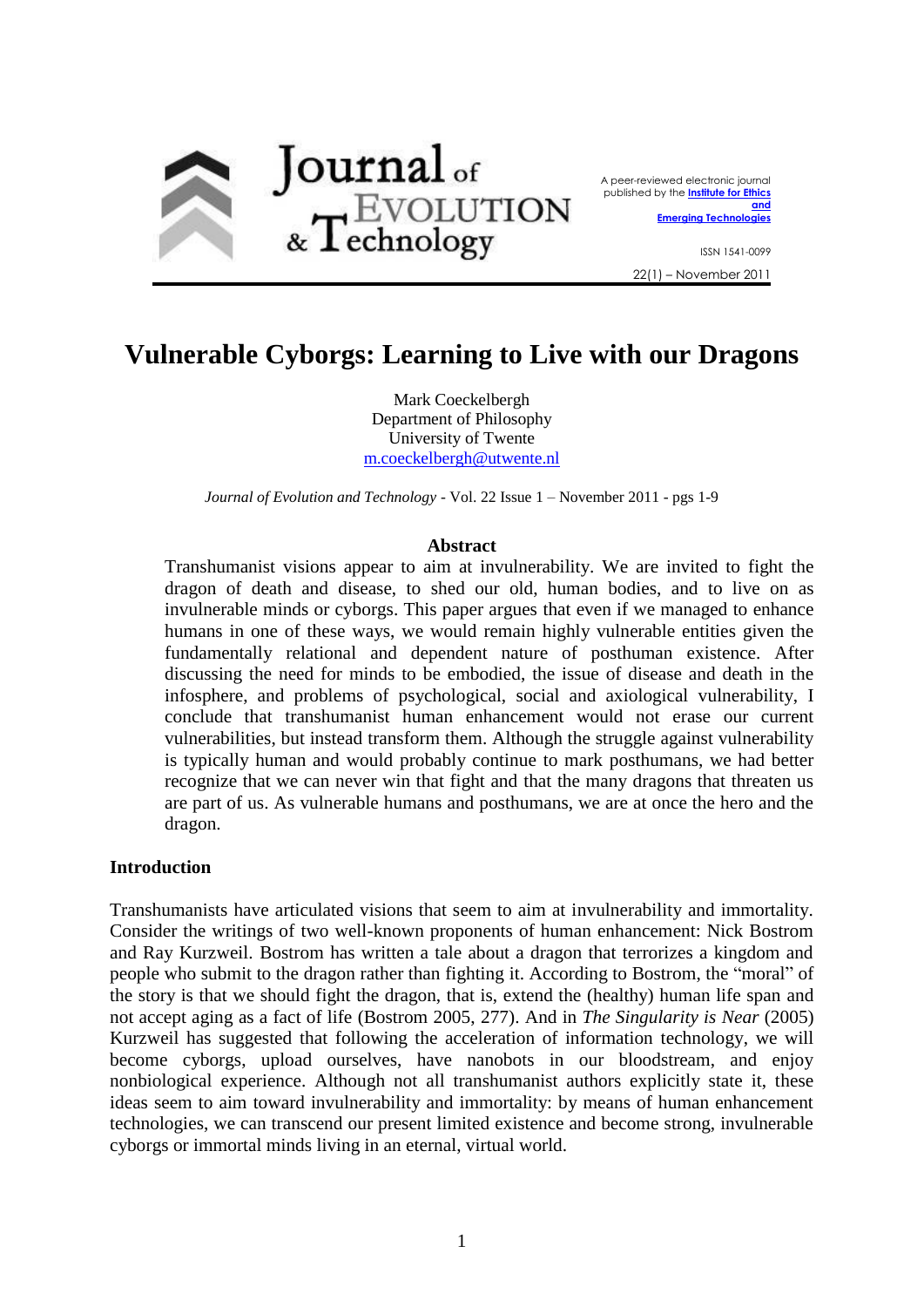Given these aims, the mythical and religious language used in transhumanist fables and visions is entirely appropriate. For instance, many ideas about human enhancement appear to fit a Gnostic way of thinking: we should leave the material world, transcend our earthly bodies, and resurrect into the eternal life of non-material existence. And just as (other) religious ideas, transhumanist visions have created much ethical controversy. Is it right for humans to enhance themselves?

However, in this paper, I will ask neither the ethical-normative question (Should we develop human enhancement techniques and should we aim for invulnerability?) nor the hermeneutical question (How can we best interpret and understand transhumanism in the light of cultural, religious, and scientific history?). Instead, I ask the question: *If and to the extent that* transhumanism aims at invulnerability, can it – in principle – reach that aim? The following discussion offers some obvious and some much less obvious reasons why posthumans would remain vulnerable, and why human vulnerability would be transformed rather than diminished or eliminated.

Note that this is a different problem from asking about the *value* of vulnerability, that is, the value of human vulnerability. For instance, based on Nussbaum's work one could set up a post-Stoic defence of human vulnerability: the same external realities that make us vulnerable can also be a source of human value, and valuing makes us dependent (Nussbaum 1986) (I will return to this point below). More generally, in response to transhumanism one could offer objections based on what one thinks is valuable in current human existence. The discussion below is relevant to such a project. However, to focus only on a defense or rejection of what is valuable in humans would leave out of sight the relation between (in)vulnerability and *posthuman* possibilities. It would lead us back to the ethical-normative questions (Is human enhancement morally acceptable? Is vulnerability something to be valued? Is the transhumanist project acceptable or desirable?), which is not what I want to do in this paper. Moreover, ethical arguments that present the problem as if we have a choice between "natural" humanity and "artificial" posthumanity are based on essentialist assumptions that make a sharp distinction between "what we are" (the natural) and technology (the artificial), whereas this distinction is at least questionable. Perhaps there is no fixed human nature apart from technology, perhaps we are "artificial by nature" (Plessner 1975). If this is so, then the problem is not whether or not we want to transcend the human but how we want to shape that posthuman existence. Should we aim at invulnerability and if so, can we? As indicated before, here I limit the discussion to the "can" question. In my conclusion, however, I will return to the issue of how to formulate the ethical question concerning human enhancement.

## **Sources of vulnerability: Some posthuman dragons**

Let me list and discuss some sources of posthuman vulnerability. The categories are not meant to be mutually exclusive or to mark strongly distinctive domains; by using them I highlight different aspects of posthuman vulnerability in order to show that in so far as transhumanism aims at invulnerability, it must necessarily fail.

Note that the same arguments can be made for current humans "enhanced" by contemporary technology, for instance, as compared to early humans and other biological ancestors. I will often refer to human vulnerability and make comparisons between humans and posthumans, but the focus will be on posthumans.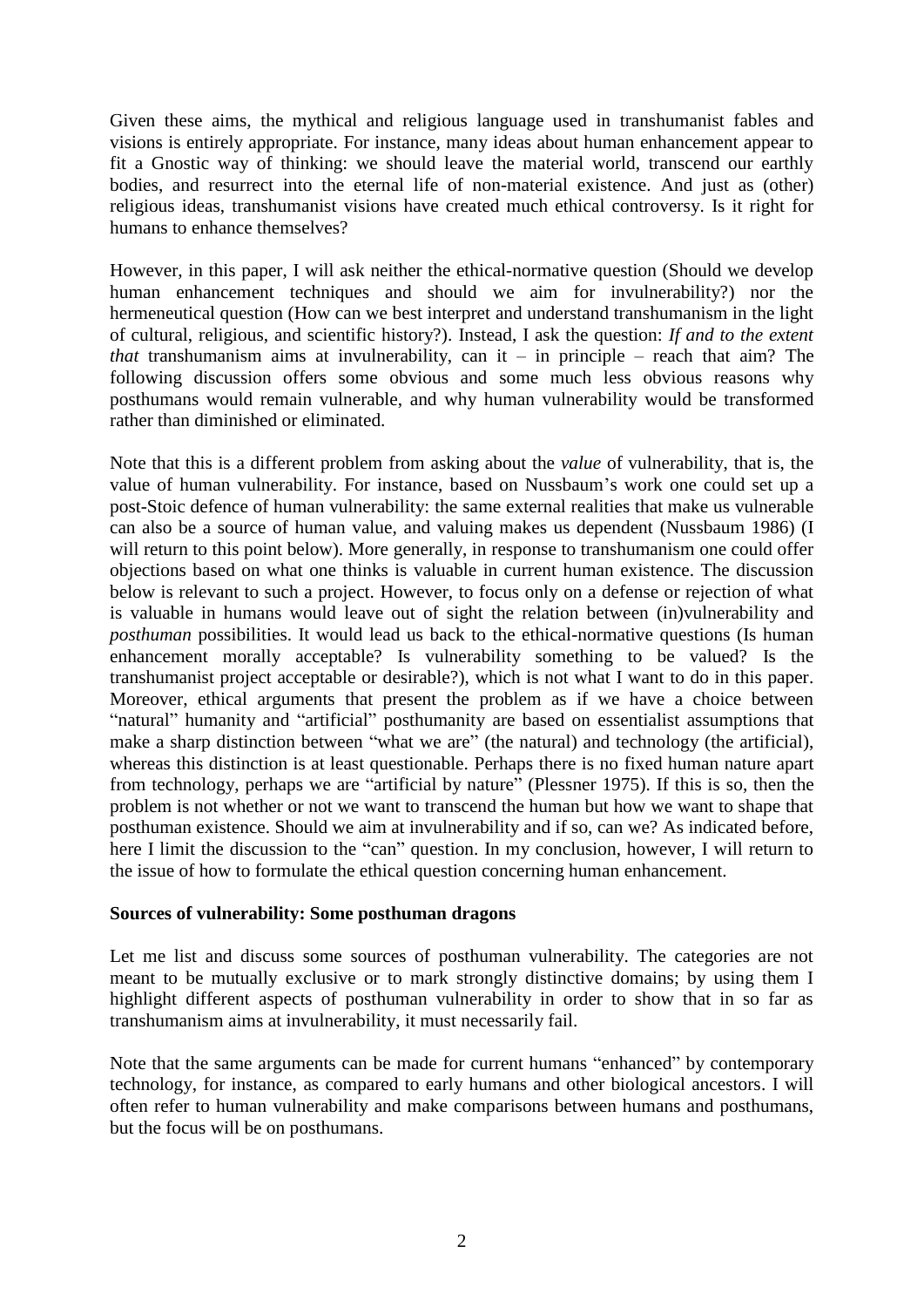## *Physical vulnerability*

As transhumanists will agree, no form of human enhancement ensures full protection against physical threats: posthumans can always be harmed by other posthumans or by external forces that are not within posthuman control. Of course human enhancement would offer new protections against specific threats. There would be new immunities. Not only could human enhancement make us immune to current viruses; it could also offer other "immunities," broadly understood. For instance, we might consider changes that enable us to deal better with threats to our emotional well-being. (I will return to psychological vulnerability below.) However, the project of total vulnerability or even overall reduction of vulnerability is bound to fail. If we consider the history of medical technology, we observe that for every disease new technology helps to prevent or cure, there is at least one new disease that escapes our techno-scientific control. We can win one battle, but we can never win the war. There will be always new diseases, new viruses, and, more generally, new threats to physical vulnerability. Consider also natural disasters caused by floods, earthquakes, volcanic eruptions, and so on.

Moreover, the very means to fight those threats sometimes create new threats themselves. This can happen within the same domain, as is the case with antibiotics that lead to the development of more resistant bacteria, or in another domain, as is the case with new security measures in airports, which are meant as protections against physical harm by terrorism but might pose new (health?) risks. Paradoxically, technologies that are meant to reduce vulnerability often create new ones. This is also true for posthuman technologies. For example, posthumans would also be vulnerable to at least some of the risks Bostrom calls "existential risks" (Bostrom 2002), which could wipe out posthumankind. Nanotechnology or nuclear technology could be misused, a superintelligence could take over and annihilate humankind, or technology could cause (further) resource depletion and ecological destruction. Military technologies are meant to protect us but they can become a threat, making us vulnerable in a new way. We wanted to master nature in order to become less dependent on it, but now we risk destroying the ecology that sustains us. And of course there are many physical threats we cannot foresee – not even in the near future. Posthumans will remain vulnerable to at least some existing physical threats, but they will also face new risks and create new vulnerabilities.

## *Material and immaterial vulnerability*

Physical vulnerability is not limited to threats to the human body. We have always extended that body with technology. This process of "cyborgization" is likely to increase in posthumans, who would extend themselves with information technology and other technology to a much higher degree than contemporary humans. But whether or not we want to use the term "cyborg" for this, as Haraway and Clark do (Haraway 1991; Clark 2003), taking seriously the idea that we are extending our body and mind with technology implies that we should broaden the concept of vulnerability as well. For instance, today we already extend our bodies and minds by means of information technology. But that technology is also vulnerable to threats of various kinds. Consider computer viruses. Here the story is similar to the story of biological viruses: there are ongoing cycles of threats, counter-measures, and new threats. We can also consider physical damage to computers, although that is much less common. In any case, if we extend ourselves with software and hardware, this creates additional vulnerabilities. We must cope with "software" vulnerability and "hardware" vulnerability. If humans and posthumans live in an "infosphere" (see for example Floridi 2002), this is not a sphere of immunity. Perhaps our vulnerability becomes less material, but we cannot escape it.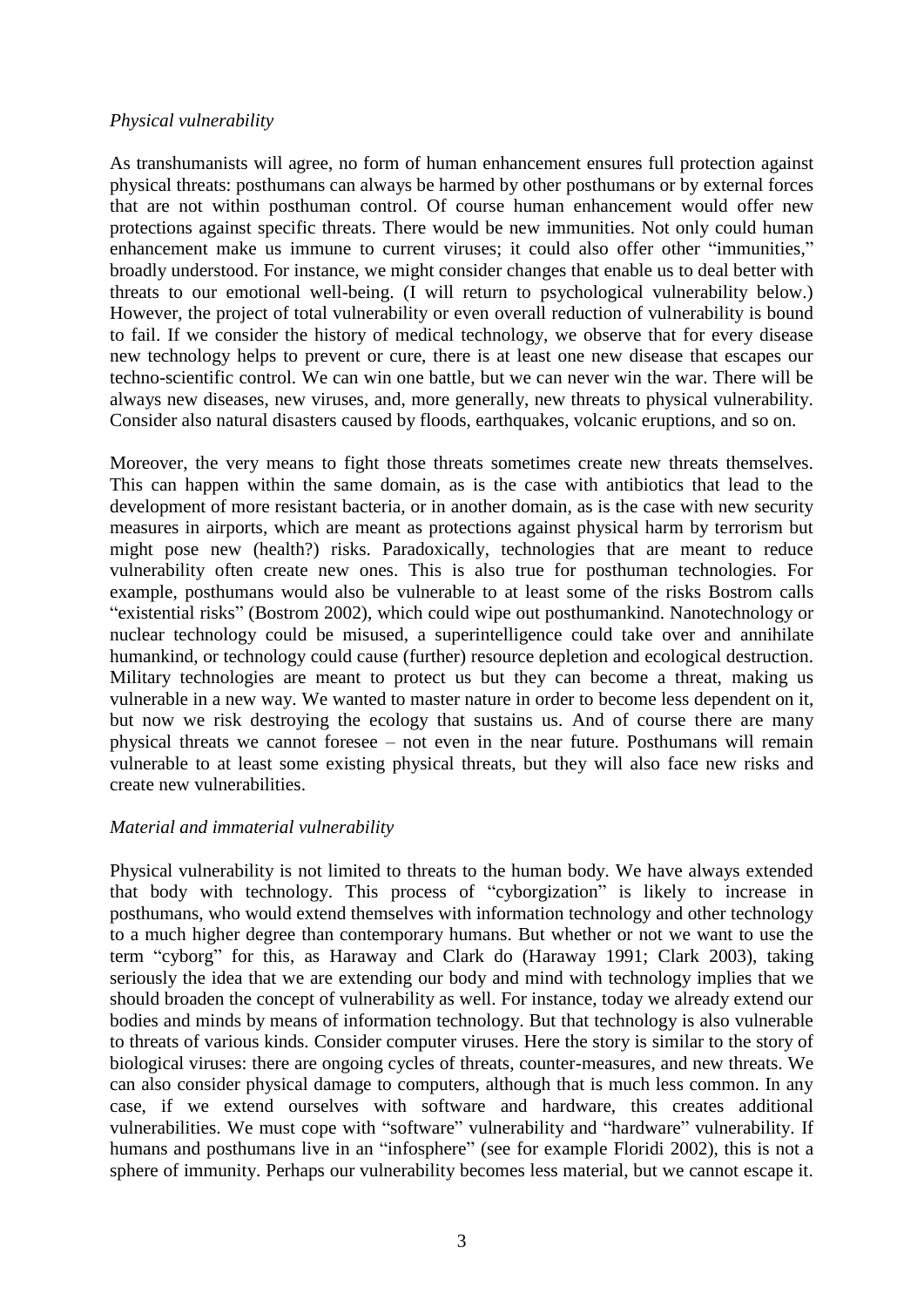For instance, a virtual body in a virtual world may well be shielded from biological viruses, but it is vulnerable to at least three kinds of threats. First, there are threats within the virtual world itself (consider for instance virtual rape), which constitutes virtual vulnerability. Second, the software programme that provides a platform for the virtual world might be damaged, for example by means of a cyber attack. This can lead to the "death" of the virtual character or entity. Third, all these processes depend on (material) hardware. The world wide web and its wired and wireless communications rest on material infrastructures without which the web would be impossible. Therefore, if posthumans uploaded themselves into an infosphere and dispensed with their biological bodies, they would not gain invulnerability and immortality but merely transform their vulnerability. Their "ghostly" existence would be highly vulnerable given these and other immaterial and material threats.

## *Bodily vulnerability*

Fantasies about immaterial and invulnerable existence in the infosphere do not generally try to cancel out the body. This is because we *need* one. Minds need bodies. This is in line with contemporary research in cognitive science, which argues that "embodiment" is necessary since minds can develop and function only in interaction with their environment (Lakoff and Johnson 1999 and others). This direction of thought is also taken in contemporary robotics, for example when it recognizes that manipulation plays an important role in the development of cognition (Sandini et al. 2004). In his famous 1988 book on "mind children" Moravec argued that true AI can be achieved only if machines have a body (Moravec 1988). This is also acknowledged by Kurzweil, albeit for a different, more superficial reason which seems to assume that posthumans must resemble humans:

If we are truly capturing a particular person's mental processes, then the reinstantiated mind will need a body, since so much of our thinking is directed toward physical needs and desires. […] The human body version 2.0 will include virtual bodies in completely realistic virtual environments, nanotechnology-based physical bodies, and more. (Kurzweil 2005, 199)

Thus, uploading and nano-based cyborgization would not dispense with the body but transform it into a virtual body or a nano-body. This would create vulnerabilities that sometimes resemble the vulnerabilities we know today (for instance virtual violence) but also new vulnerabilities. For instance, no one knows what kinds of risks would emerge ifwe had nano robots in our blood stream. Our bodies would be transformed in ways that are hard to imagine, and so would our vulnerability.

## *Metaphysical vulnerability*

According to an influential metaphysical doctrine, bodies are organizations of matter, in particular organizations of elementary particles. The particular combinations of matter are always temporary since they are vulnerable to disintegration. The Greek philosopher Democritos, known as the founder of atomism, claimed that whereas atoms are eternal, the objects composed of them are not. Worlds come and disappear again. And while contemporary physics and metaphysics are no longer atomist in the common sense of the word ("atoms" turned out not to be the smallest particle), physics is still after elementary particles and the natural sciences embrace an atomist metaphysics concerning the relation between systems (or organisms) and their elements. Even the "infosphere" (Floridi 2002) has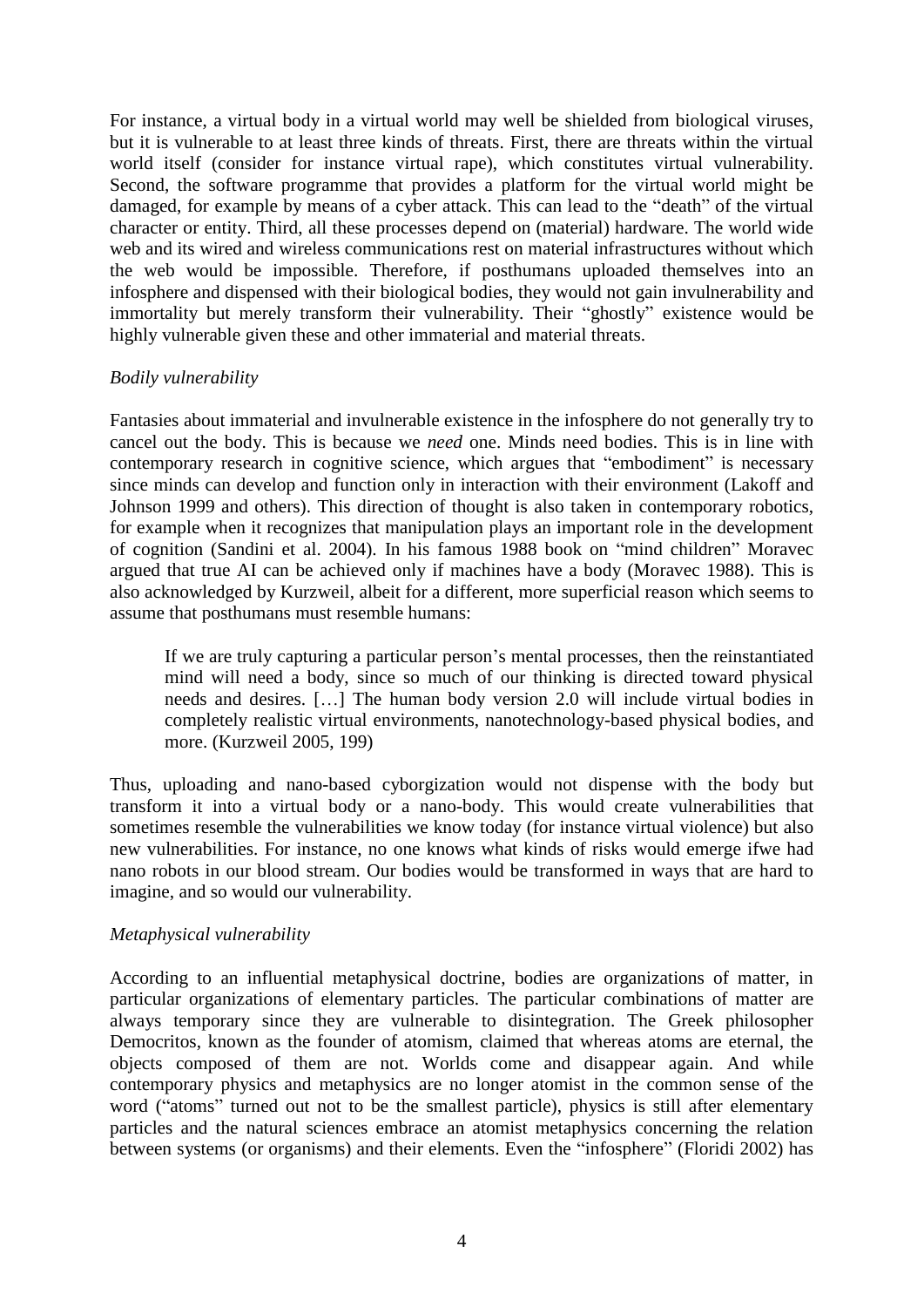its "information objects," which might be interpreted as compositions of "elementary particles": bits.

With this atomism comes that atomist view of death: there is always the possibility of disintegration; neither physical-material objects nor information objects exist forever. Information can disintegrate and the material conditions for information are vulnerable to disintegration as well. Thus, at a fundamental level everything is vulnerable to disintegration, understood by atomism as a re-organization of elementary particles. This "metaphysical" vulnerability is unavoidable for posthumans, whatever the status of their elementary particles and the organs and systems constituted by these particles (biological or not). According to their own metaphysics, the cyborgs and inforgs that transhumanists and their supporters wish to create would be only temporal orders that have only temporary stability – if any.

Note, however, that recently both Floridi and contemporary physics seem to move toward a more ecological, holistic metaphysics, which suggests a different definition of death. In information ecologies, perhaps death means the absence of relations, disconnection. Or it means: deletion, understood ecologically and holistically as the removal out of the whole. But in the light of this metaphysics, too, there seems no reason why posthumans would be able to escape death in this sense. Whether they are seen as composed of elementary particles or as relational nodes in a network-ecology, they remain vulnerable and "mortal," however virtual they might have become.

## *Existential and psychological vulnerabilities*

Vulnerability has its source not only in material-ontological reality, but also in existential experience, psychology, and perception. We are not only directly vulnerable as bodily, material, and (meta)physical entities; as humans we can also *know* and *experience* those vulnerabilities. This gives rise to what we may call "indirect" or "second-order" vulnerabilities. For instance, we can become aware of the possibility of disintegration, the possibility of death. We can also become aware of less threatening risks, such as disease. There are many first-order vulnerabilities. Awareness of them renders us extra vulnerable as opposed to beings who lack such an ability to take distance from ourselves. From an existential-phenomenological point of view (which has its roots in work by Heidegger and others), but also from the point of view of common sense psychology, we must extend the meaning of vulnerability to the sufferings of the mind. Vulnerability awareness itself constitutes a higher-order vulnerability that is typical of humans. In posthumans, we could only erase this vulnerability if we were prepared to abandon the particular higher form of consciousness that we "enjoy." No transhumanist would seriously consider that solution to the problem. Therefore, if posthumans were to have a higher form of consciousness not too dissimilar to ours, then they would have to cope with second-order vulnerabilities as well as first-order ones.

## *Social and emotional vulnerability*

We do not live in isolation: we are social beings who depend on each other for fulfilling our physical, emotional, and other needs, and this makes us vulnerable in many ways. For example, we tend to form relationships, groups and communities and along with the many advantages that this offers, it also produces plenty of possibilities for suffering and violence. If I depend on you socially and emotionally, then I am vulnerable to what you say or do. Unless posthumans were to live in complete isolation without any possibility of inter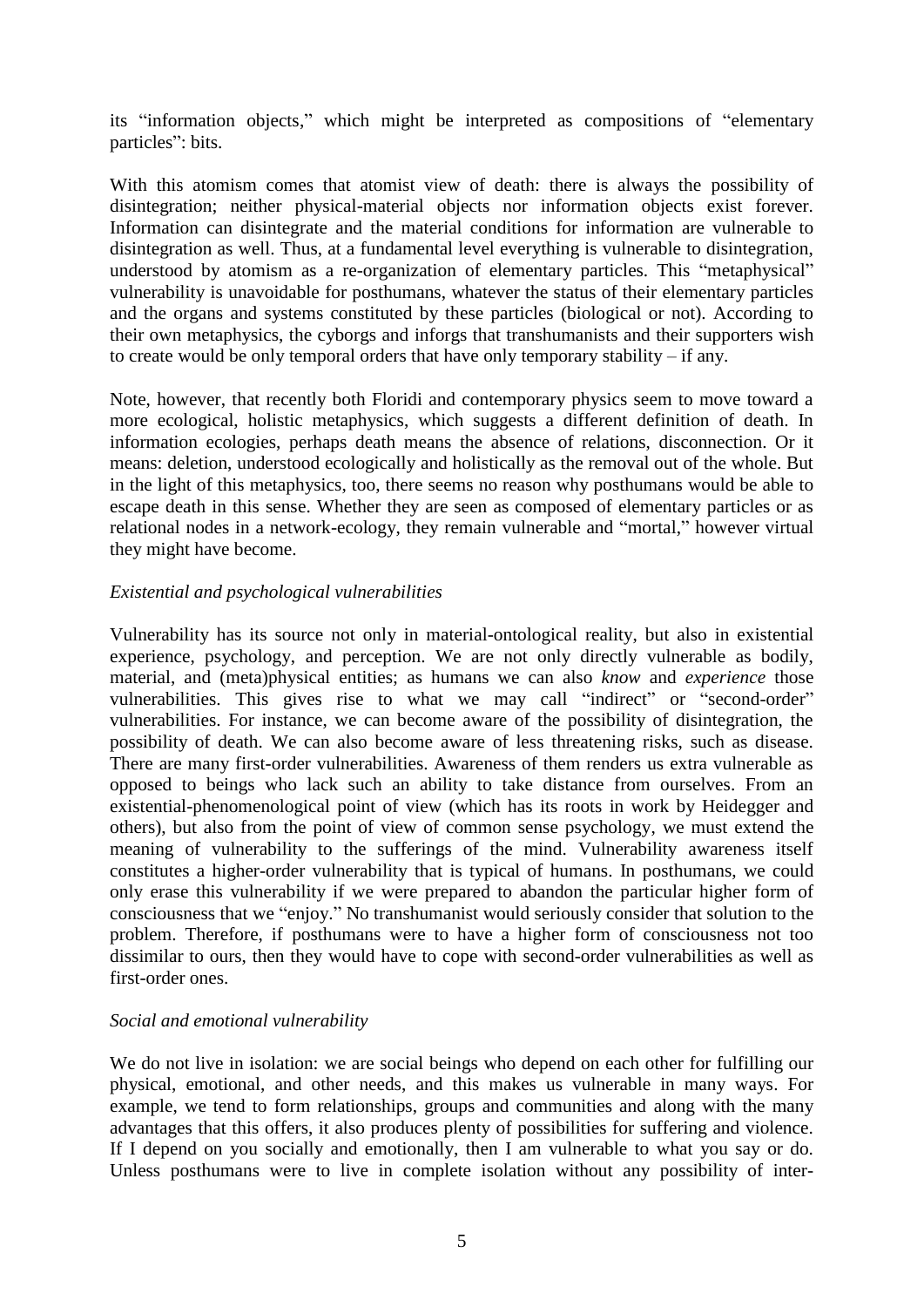posthuman communication, they would be as vulnerable as we are to the sufferings created by the social life, although the precise relation between their social life and their emotional make-up might differ.

An interesting vision to study in this respect is the one suggested by Houellebecq in his novel *The Possibility of an Island* (2005). In the story, genetic and other enhancement interventions abolish society as we know it. Instead, the novel projects posthumans spending their lives in isolation, as hermits living in "compounds" that are fenced off from the harsh natural world and from "degenerated" humans who revert back to "primitive" and violent forms of group life. However, the posthumans can still communicate and relate to their "ancestors" through reading and writing. (If this is a "transhumanist" vision at all, it is still humanist in the sense that it preserves the reading/writing of humanism understood as a *writing* movement, a movement that centers on the technology of writing. Moreover, "ancestors" takes on a different meaning since their "descendants" are clones.) Thus, the tension we modern humans know between trying to reach immunity and experiencing being caught up in social-relational dependency, remains in place. Only fiercely anti-humanist enhancement would abolish social relations entirely.

Of course even in a non-isolationist vision, posthumans might be changed in such a way that they would have a different emotional life. For example, in Houellebecq's novel the posthumans have a reduced capacity to feel sad, but at the cost of a reduced capacity to desire and to feel joy. More generally, the lesson seems to be: emotional enhancement comes at a high price. Are we prepared to pay it? Even if we succeed in diminishing this kind of vulnerability, we might lose something that is of value to us. This brings me to the next kind of vulnerability.

# *Ethical-axiological vulnerability*

Humans are not just witnesses and interpreters of physical and social processes. They also evaluate the processes and engage with them. But the very activity of *valuing* renders us vulnerable. We value not only people and our relationships with them; we are also attached to many other things in life. Caring makes us vulnerable (Nussbaum 1986). We develop ties out of our engagement with humans, animals, objects, buildings, landscapes, and many other things. This renders us vulnerable since it makes us dependent on (what we experience as) "external" things. We sometimes get emotional about things since we care and since we value. We *suffer* since we depend on external things. Valuing is a source of joy but also of harm. The Stoics knew this and followed a particular strategy of immunity: they tried to disarm the emotions and the vulnerability by not caring about the externalities, that is, by trying to cut the ties, the dependencies.

Posthumans could be cognitively equipped to follow this strategy, for instance by means of emotional enhancement that allows more self-control and prevents them forming too strong ties to things. If we really wanted to become invulnerable in this respect, we should create posthumans who no longer care at all about external things – including other posthumans. That would be "posthumans" who no longer have the ability to care and to value. They would "connect" to others and to things, but they would not really engage with them, since that would render them vulnerable. They would be perfectly rational Stoics, perhaps, but it would be odd to call them "posthumans" at all since the term "human" would lose its meaning. It is even doubtful if this extreme form of Stoicism would be *possible* for any entity that possesses the capacity of valuing and that *engages* with the world. Again, transhumanists could render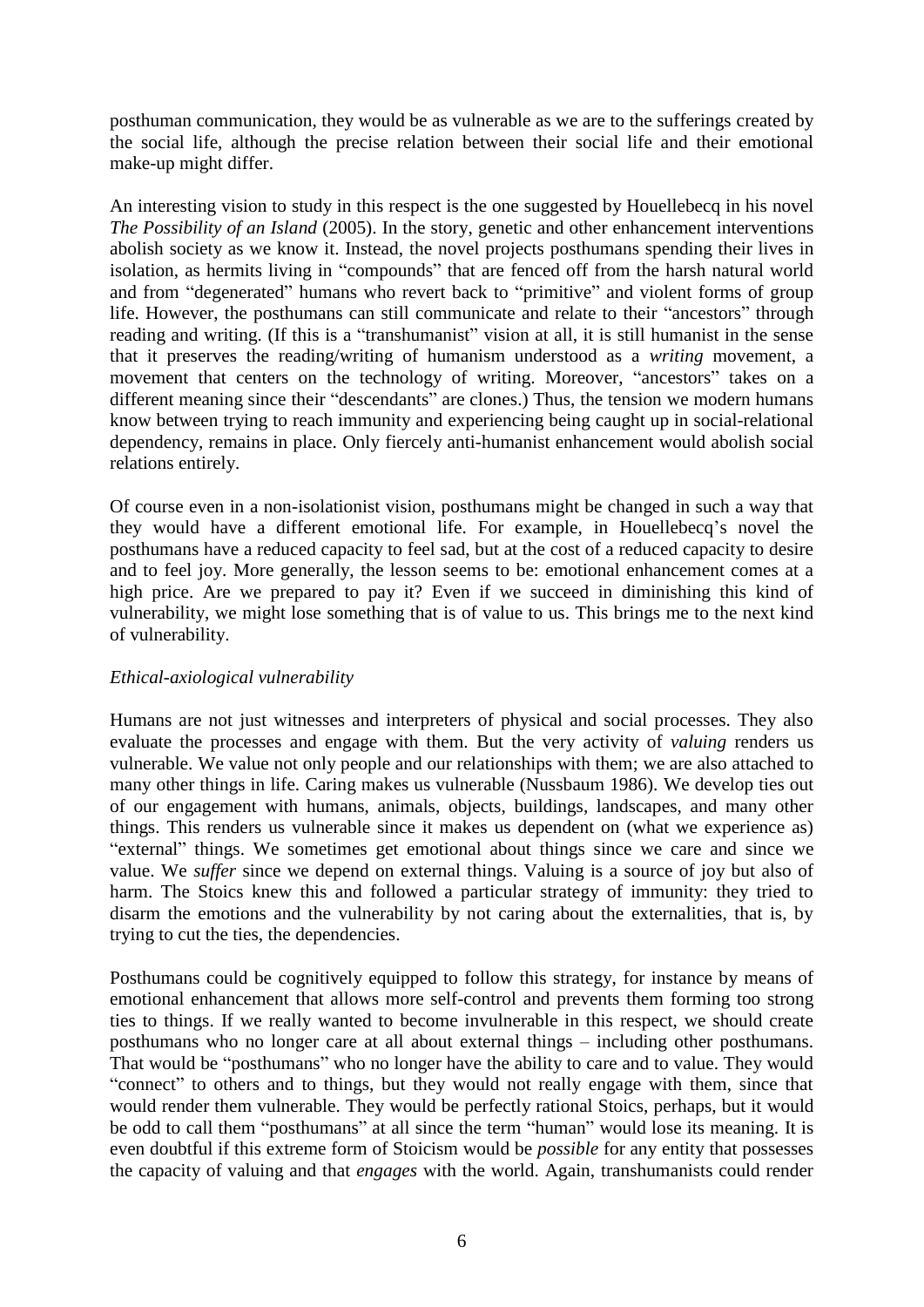this possible only if they were prepared to give up axiological and emotional ways of engaging with the world. If they wanted to avoid this consequence, they could propose more modest forms of "fine-tuning" to our existing cognitive make-up, without compromising the human capacity to care and value. However, this implies that posthumans would retain a large degree of their ethical-axiological vulnerability.

# *Relational vulnerability*

In sum, because our imagined posthumans remain relational beings, operating in a web of dependencies without which they could not exist, they remain vulnerable in various ways. They are dependent on their physical environment, on their bodies, on the technological and biological systems that embody and extend their minds, on other posthumans and on the people and things they value. The only way to make an entity invulnerable, it turns out, would be to create one that exists in absolute isolation and is absolutely independent of anything else. Such a being seems inconceivable – or would be a particularly strange kind of god. (It would have to be a "philosopher's" god that could hardly stir any religious feelings. Moreover, the god would not even be a "first mover," let alone a creator, since that would imply a relation to our world. It is also hard to see how we would be aware of its existence or be able to form an idea about it, given the absence of *any* relation between us and the god.) Of course we could – if ethically acceptable at all – create posthumans that are less vulnerable in some particular areas, as long as we keep in mind that there are other sources of vulnerability, that new sources of vulnerability will emerge, and that our measure to decrease vulnerability in one area may increase it in another area.

If transhumanists accept the results of this discussion, they should carefully reflect on, and redefine, the aims of human enhancement and avoid confusion about how these aims relate to vulnerability. If the aim is invulnerability, then I have offered some reasons why this aim is problematic. If their project has nothing to do with trying to reach invulnerability, then why should we transcend the human? Of course one could formulate no "ultimate" goals and choose less ambitious goals, such as more health and less suffering. For instance, one could use a utilitarian argument and say that we should avoid overall suffering and pain. Harris seems to have taken these routes (Harris 2007). And Bostrom frequently mentions "life extension" as a goal rather than "invulnerability" or "immortality." But even in these "weakened" or at least more modest forms, the transhumanist project can be interpreted as a particularly hostile response to (human) vulnerability that probably has no parallel in human history. Making people less vulnerable remains an important goal of transhumanists, in spite of their likely acknowledgment that *absolute* vulnerability is impossible. This means that the limitations discussed above remain highly relevant to their project and cannot be dismissed as obvious or off the mark. They help to answer the question: Is invulnerability one of the aims of transhumanist human enhancement, and if so, *how* invulnerable do we want to become and what *kind* of invulnerabilities do we want to achieve?

## **Conclusion: Heels and dragons**

There is a Greek myth that tells us about Achilles who was made invulnerable in his youth – invulnerable except his heel. Tragically, he is said to have died from a heel wound caused by an arrow shot at him. In this paper, I have given several reasons why posthumans would not be unlike Achilles in this respect and why we had better take seriously the ancient Greek sparkle of wisdom when reflecting on human enhancement. In so far as posthuman heroes and their creators might try to transcend vulnerable existence, they would be bound to fail because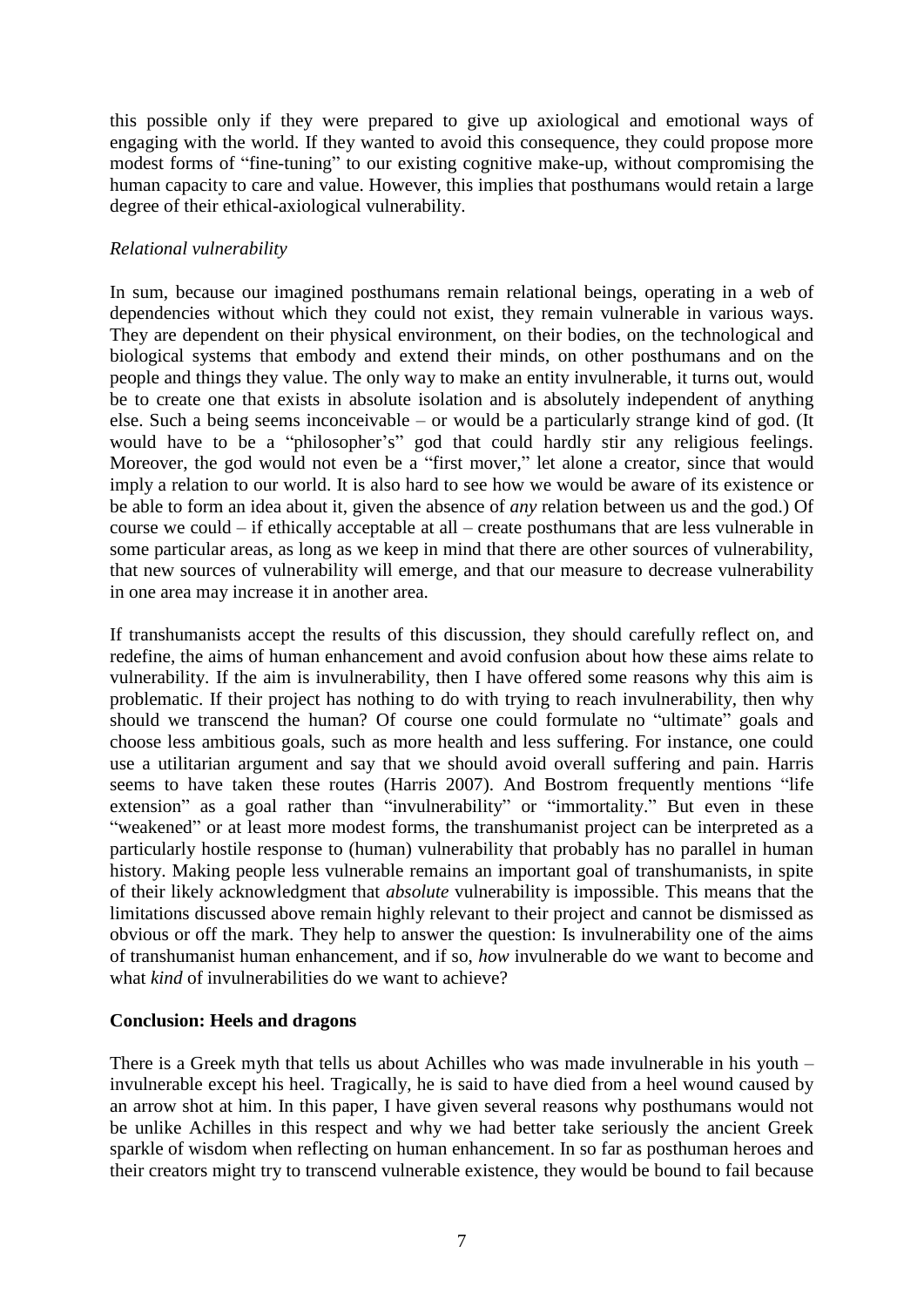there would be many heels, and as we create new technology new heels are created. In facing these tragic cycles of trial and failure, posthumans would be remarkably similar to their human ancestors, who also struggle against their vulnerable condition and have no choice but to live with that condition.

Furthermore, this paper suggests that if we can and must make an ethical choice at all, then it is not a choice between vulnerable humans and invulnerable posthumans, or even between vulnerability and invulnerability, but a choice between different *forms* of humanity and vulnerability. If implemented, human enhancement technologies such as mind uploading will not cancel vulnerability but transform it. As far as ethics is concerned, then, what we need to ask is which new forms of the human we want and how (in)vulnerable we wish to be. But this inquiry is possible only if we first fine-tune our ideas of what is possible in terms of enhancement and (in)vulnerability. To do this requires stretching our moral and technological imaginations.

Moreover, if I'm right about the different forms of posthuman vulnerability as discussed above, then we must dispense with the dragon metaphor used by Bostrom: vulnerability is not a matter of "external" dangers that threaten or tyrannize us, but that have nothing to do with what we are; instead, it is bound up with our relational, technological and transient kind of being – human or posthuman. If there are dragons, they are part of us. It is our tragic condition that as relational entities we are at once the heel and the arrow, the hero and the dragon.

Finally, perhaps it is a consolation for both humans and posthumans that, as Nussbaum suggested, vulnerability is not only a source of suffering but also of joy and value. If flourishing or meaning is what we seek rather than invulnerability, then it seems that now and in the posthuman future we can only find these goods *in* the very dependencies that may sometimes hurt or even destroy us.

# **References**

Bostrom, N. 2002. Existential risks: Analyzing human extinction scenarios and related hazards. *Journal of Evolution and Technology*, 9, http://www.jetpress.org.volume9/risks.html

Bostrom, N. 2005. The fable of the dragon tyrant. *Journal of Medical Ethics* 31(5): 273-77.

Clark, A. 2003. *Natural-born cyborgs: Minds, technologies and the future of human intelligence*. New York: Oxford University Press.

Floridi, L. 2002. On the intrinsic value of information objects and the infosphere. *Ethics and Information Technology* 4(4): 287-304.

Harris, J. 2007. *Enhancing evolution: The ethical case for making better people*. Princeton, NJ: Princeton University Press.

Haraway, D. 1991. A cyborg manifesto: science, technology, and socialist-feminism in the late twentieth century. In *Simians, cyborgs and women: The reinvention of nature*, 149-181. New York: Routledge.

Kurzweil, R. 2005. *The singularity is near: when humans transcend biology*. New York: